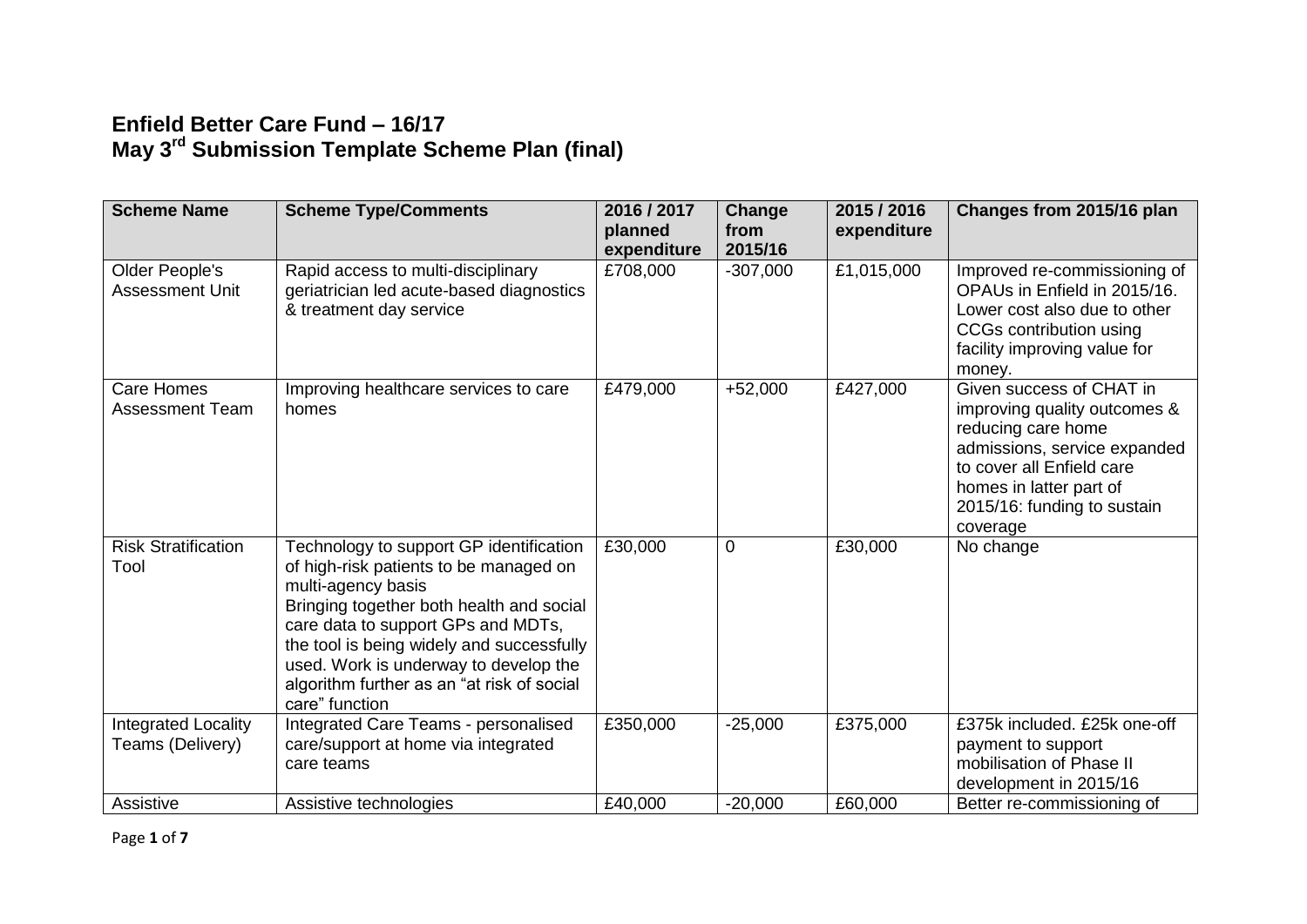| Technology (Tele-<br>Health)                                        |                                                                                                                                                                                                                                                                                                                           |          |             |          | technology in 2016/17<br>planned.                                                                                                     |
|---------------------------------------------------------------------|---------------------------------------------------------------------------------------------------------------------------------------------------------------------------------------------------------------------------------------------------------------------------------------------------------------------------|----------|-------------|----------|---------------------------------------------------------------------------------------------------------------------------------------|
| Intermediate Care at<br>Home - Promoting 7<br>Day Working           | 7 Day Working<br>Support for people at home and<br>hospital avoidance.                                                                                                                                                                                                                                                    | £200,000 | 0           | £200,000 | No change                                                                                                                             |
| Dementia-Friendly<br>Communities                                    | Post-diagnostic support linked to<br>primary & community healthcare for<br>people diagnosed with dementia & their<br>families                                                                                                                                                                                             | £45,000  | $+10,000$   | £35,000  | Costs of joint CCG/LBE<br>procured services slightly<br>higher than originally planned,<br>and 2016/17 makes an<br>adjustment to this |
| Social Care<br>Capacity in Hospital<br>- Promoting 7 Day<br>Working | 7 Day Working - Combines reablement<br>(hospital avoidance) and 7 day working<br>This scheme has demonstrated real<br>benefits with reductions at year end<br>15/16 in both health and social care<br>delays                                                                                                              | £100,000 | 0           | £100,000 | No change                                                                                                                             |
| Social Care<br>Hospital-Home<br>Liaison & 7 Day<br>Working          | 7 Day Working - Combines<br>personalised care/support at home,<br>reablement (hospital avoidance) and 7<br>day working<br>Linking in with the voluntary sector this<br>service has been successful in<br>supporting both hospital avoidance and<br>facilitating speedy and appropriate<br>discharge to home from hospital | £190,000 | 0           | £190,000 | No change                                                                                                                             |
| OOH 365/7 Day<br><b>Community Crisis</b><br>Response Team           | Combines personalised care/support at<br>home (hospital avoidance) and 7 day<br>working Integrated Falls Service                                                                                                                                                                                                          | £350,000 | $+40,000$   | £310,000 | To increase investment in<br><b>Community Crisis Response</b><br>service in 2016/17 as service<br>started mid-year in 2015/16         |
| Integrated Falls<br>Service                                         | Integrated care teams - personalised<br>care/support at home via integrated<br>care teams                                                                                                                                                                                                                                 | £180,000 | $\mathbf 0$ | £180,000 | No change                                                                                                                             |
| Falls Prevention -<br><b>Voluntary Sector</b>                       | Integrated care teams                                                                                                                                                                                                                                                                                                     | £80,000  | $+20,000$   | £60,000  | Costs of joint CCG/LBE<br>procured services slightly<br>higher than originally planned,                                               |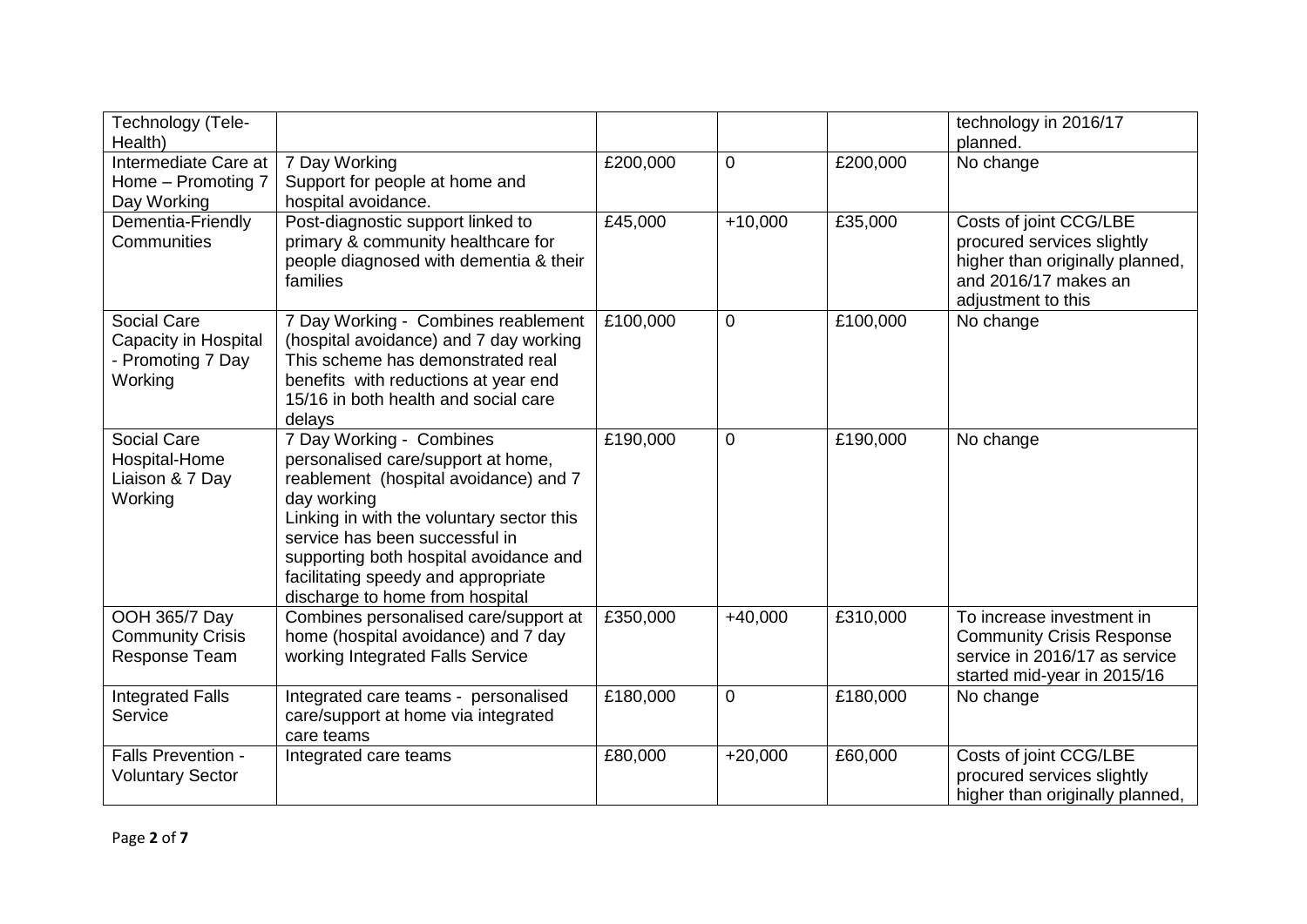|                                                                      |                                                                                              |            |                |            | and 2016/17 makes an<br>adjustment to this                                                                                                                          |
|----------------------------------------------------------------------|----------------------------------------------------------------------------------------------|------------|----------------|------------|---------------------------------------------------------------------------------------------------------------------------------------------------------------------|
| <b>Tissue Viability</b><br>Service                                   | Improving healthcare services to care<br>homes                                               | £70,000    | 0              | £70,000    | No change                                                                                                                                                           |
| <b>Memory Service</b>                                                | Investment in specialist MH<br>assessment, diagnoses & treatment for<br>people with dementia | £551,000   | 0              | £551,000   | No change                                                                                                                                                           |
| <b>Palliative Care</b><br>Rapid Response<br>Service (via<br>Hospice) | Personalised support/ care at home                                                           | £150,000   | 0              | £150,000   | No change                                                                                                                                                           |
| <b>Community Matrons</b><br>as part of ILT<br>Delivery               | Integrated care teams - personalised<br>care/support at home via integrated<br>care teams    | £541,000   | $\overline{0}$ | £541,000   | No change                                                                                                                                                           |
| <b>District Nurses as</b><br>part of ILT Delivery                    | Integrated care teams - personalised<br>care/support at home via integrated<br>care teams    | £895,000   | 0              | £895,000   | No change                                                                                                                                                           |
| Enhanced Out of<br><b>Hours District</b><br>Nursing                  | To support implementation of seven<br>day working                                            | £277,000   | 0              | £277,000   | No change                                                                                                                                                           |
| Intermediate Care at<br>Home as part of ILT<br>Delivery              | Integrated care teams - Personalised<br>care/support at home via integrated<br>care teams    | £1,501,000 | 0              | £1,501.000 | No change                                                                                                                                                           |
| Nursing home<br>capacity                                             | Improving health care services to care<br>homes.                                             | £777,000   | <b>New</b>     | £0         | New build nursing home which<br>will provide dementia nursing<br>care for the local authority,<br>stepdown and continuing<br>healthcare capacity for Enfield<br>CCG |
| Project<br><b>Management Costs</b><br>for IC Programme               | Overhead costs to deliver IC<br>Programme                                                    | £100,000   | $-80,000$      | £180,000   | Jointly funded commissioner<br>posts across the CCG and<br>Council to provide a more                                                                                |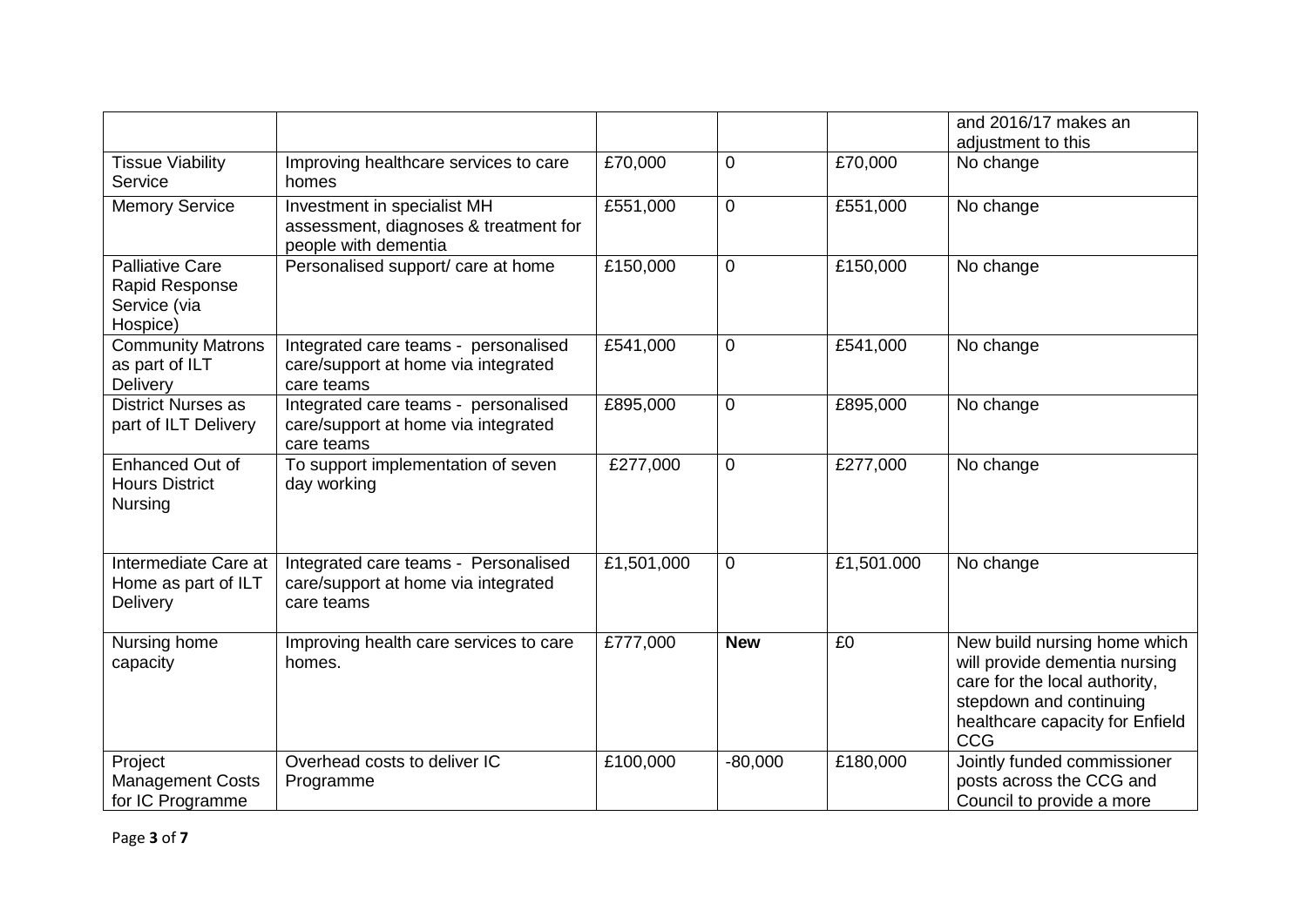|                                                            |                                                                                                                                                                                          |          |             |          | joined up approach to service<br>development                                                                                                                                                                    |
|------------------------------------------------------------|------------------------------------------------------------------------------------------------------------------------------------------------------------------------------------------|----------|-------------|----------|-----------------------------------------------------------------------------------------------------------------------------------------------------------------------------------------------------------------|
| <b>GP Integrated Care</b><br>Local Incentive<br>Scheme     | Integrated care teams - personalised<br>care/support at home via integrated<br>care teams                                                                                                | £150,000 | <b>New</b>  | £0       | GP funding to support<br>complex and 'at risk' patients                                                                                                                                                         |
| <b>Integrated Locality</b><br><b>Team Management</b>       | Integrated care teams - overhead costs<br>to deliver ILTs                                                                                                                                | £80,000  | <b>New</b>  | £0       | Pooled management - joint<br>post for ILT                                                                                                                                                                       |
| <b>Shared Record</b><br>Solution                           | Costs of IT enabler of integrated<br>working                                                                                                                                             | £66,755  | $-33,245$   | £100,000 | Joint funding agreed across<br>the CCG and the local<br>authority to deliver a shared<br>care record solution across<br>health and social care. 15/16<br>funding being rolled forward<br>into 16/17 in addition |
| Psychiatric Liaison<br>at hospital (RAID)                  | Support to improve quality of health<br>experience & outcomes for people with<br>MH issues in acute hospital                                                                             | £400,000 | $\mathbf 0$ | £400,000 | No change                                                                                                                                                                                                       |
| Improving Access to<br>Psychological<br>therapies (IAPT)   | <b>Reablement services</b><br>The IAPT team (therapists, counsellors<br>and psychologists) offers free<br>confidential and evidence based talking<br>therapy for those aged 16 and over. | £486,000 | $\mathbf 0$ | £486,000 | No change                                                                                                                                                                                                       |
| Children's early<br>intervention /<br>psychosis            | Service for young people with severe<br>and enduring mental health issues.                                                                                                               | £210,000 | <b>New</b>  | £0       | To support Future in Mind<br>implementation                                                                                                                                                                     |
| <b>CYP Enhanced</b><br><b>Behaviour Support</b><br>Service | <b>CYP Enhanced Behaviour Support</b><br>Service - positive community<br>interventions to avoid residential<br>placements                                                                | £175,000 | $\mathbf 0$ | £175,000 | No change                                                                                                                                                                                                       |
| <b>Enhanced MH</b><br><b>Support for Primary</b><br>Care   | Responsive and practical support at GP<br>surgeries to GPs dealing with MH<br>patients                                                                                                   | £250,000 | <b>New</b>  | £0       | Development of a pilot that<br>provides trained MH<br>practitioners integrated into<br>general practice teams to<br>enhance confidence and<br>support the management of                                         |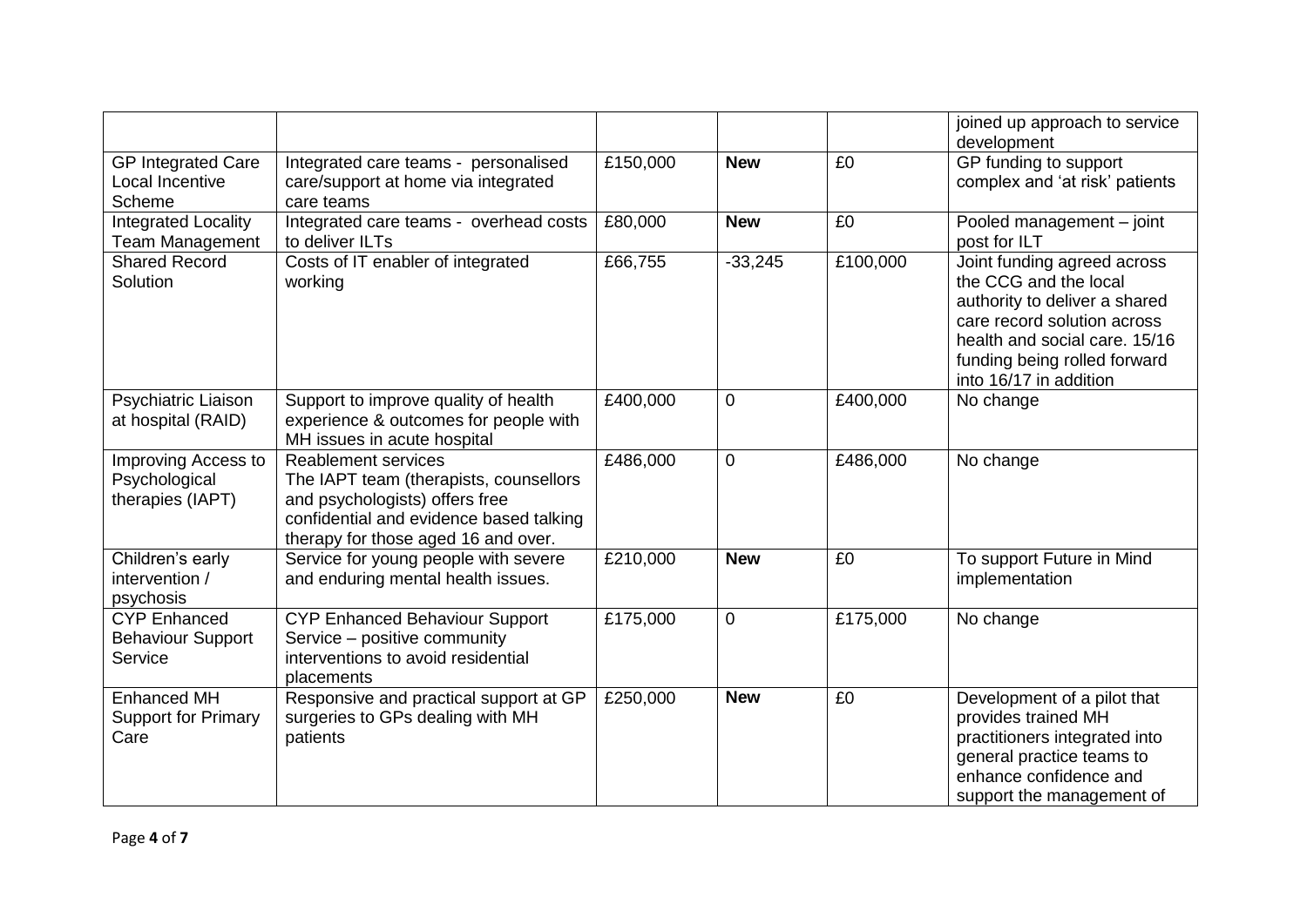|                                       |                                                                                                                                                                                                                                                                                                     |          |                |          | patients presenting with MH<br>issues                                                                       |
|---------------------------------------|-----------------------------------------------------------------------------------------------------------------------------------------------------------------------------------------------------------------------------------------------------------------------------------------------------|----------|----------------|----------|-------------------------------------------------------------------------------------------------------------|
| Personal Health<br><b>Budget</b>      | Personalised support/ care at home                                                                                                                                                                                                                                                                  | £25,000  | 0              | £25,000  | No change                                                                                                   |
| <b>Safeguarding Nurse</b><br>Assessor | Investment in safeguarding<br>Continuation of a programme which has<br>successfully contributed to the support<br>of improved safeguarding practice<br>across health and social care providers                                                                                                      | £70,000  | $\mathbf 0$    | £70,000  | No change                                                                                                   |
| Pool Fund<br>Management               | Programme overheads costs for BCF<br>Programme                                                                                                                                                                                                                                                      | £100,000 | $\mathbf 0$    | £100,000 | No change                                                                                                   |
| <b>Wheelchair Services</b>            | Assisted Technologies<br>This service will be run through the<br>integrated community equipment<br>service already in place through the<br><b>Local Authority Trading Company</b><br>(LATC)                                                                                                         | £798,690 | $+8,690$       | £790,000 | Estimate for cost of service<br>through LATC                                                                |
| <b>Quality Checker</b>                | Improving healthcare services to care<br>homes<br>A user by experience programme in<br>place to drive improvement in quality<br>within service provision across both<br>health and social care which continues<br>to deliver improved outcomes for users<br>of both health and social care services | £80,000  | 0              | £80,000  | No change                                                                                                   |
| Social workers<br>(Safeguarding)      | Support for safeguarding investigations<br>Enfield recognised as an exemplar of<br>good practice. This investment<br>continues to support the MASH for<br>adults and implementation of the new<br>PAN London procedures                                                                             | £269,000 | $\overline{0}$ | £269,000 | No change                                                                                                   |
| Enhanced support                      | Support for carers                                                                                                                                                                                                                                                                                  | £300,000 | $+200,000$     | £100,000 | Enfield Carer Centre now has<br>delegated authority to<br>complete statutory<br>assessments and reviews for |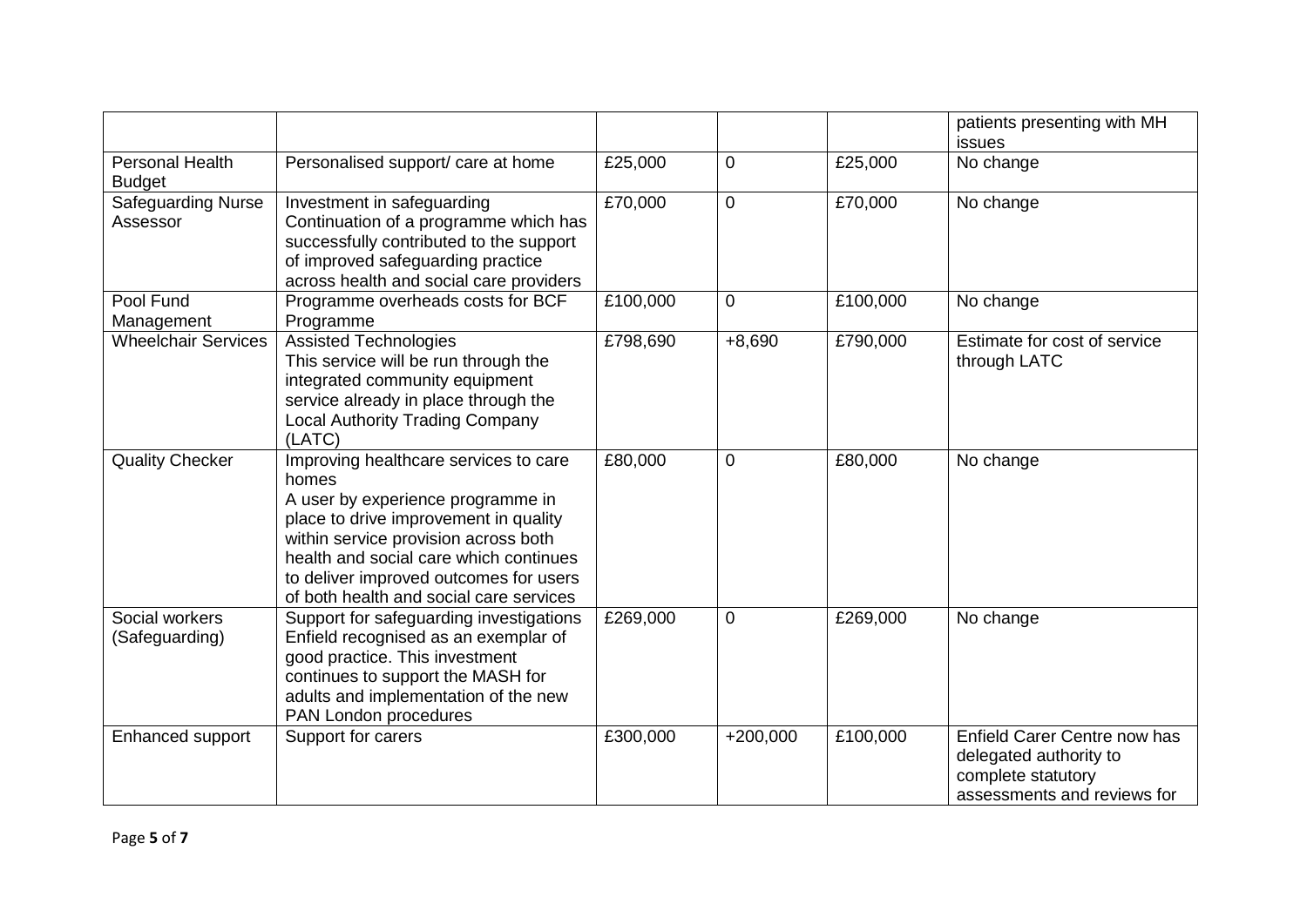| Respite                             | Support for carers                                                                                                                                                                                                                                                                                | £189,000   | +89,000     | £100,000   | carers through Care Act 2014<br>Duties. Pilot programme into<br>month 5 and working well with<br>full evaluation due in July 16<br>Delivery of preventative<br>support through the voluntary<br>sector working with carers to         |
|-------------------------------------|---------------------------------------------------------------------------------------------------------------------------------------------------------------------------------------------------------------------------------------------------------------------------------------------------|------------|-------------|------------|---------------------------------------------------------------------------------------------------------------------------------------------------------------------------------------------------------------------------------------|
|                                     |                                                                                                                                                                                                                                                                                                   |            |             |            | provide direct payments for<br>care and support which helps<br>carers to continue caring                                                                                                                                              |
| Primary care<br>premises            |                                                                                                                                                                                                                                                                                                   | £0         | $-80,000$   | £80,000    | BCF funding no longer<br>required                                                                                                                                                                                                     |
| Preventative<br>services            | Prevention, reduction & delaying of<br>need<br>CCG investment in delivering early<br>intervention/prevention support through<br>the Voluntary Sector and in partnership<br>with the Local Authority                                                                                               | £410,000   | 0           | £410,000   | No change                                                                                                                                                                                                                             |
| Care Act                            | Carers & advocacy services<br>Increased support for carers through<br>provision of regular breaks and meeting<br>the statutory duties for provision of<br>advocacy across the Care Act and the<br>Mental Capacity Act with significantly<br>increased activity in this area already in<br>2015/16 | £734,000   | $\mathbf 0$ | £734,000   | No change                                                                                                                                                                                                                             |
| Protection of social<br>care monies | Social care pressures                                                                                                                                                                                                                                                                             | £6,055,000 | $+103,000$  | £5,952,000 | Increased demographic<br>pressures continue within<br>Adult Social Care at around<br>3.5% per year with particular<br>areas of growth in Adults with<br>learning disabilities, mental ill<br>health and older people with<br>dementia |